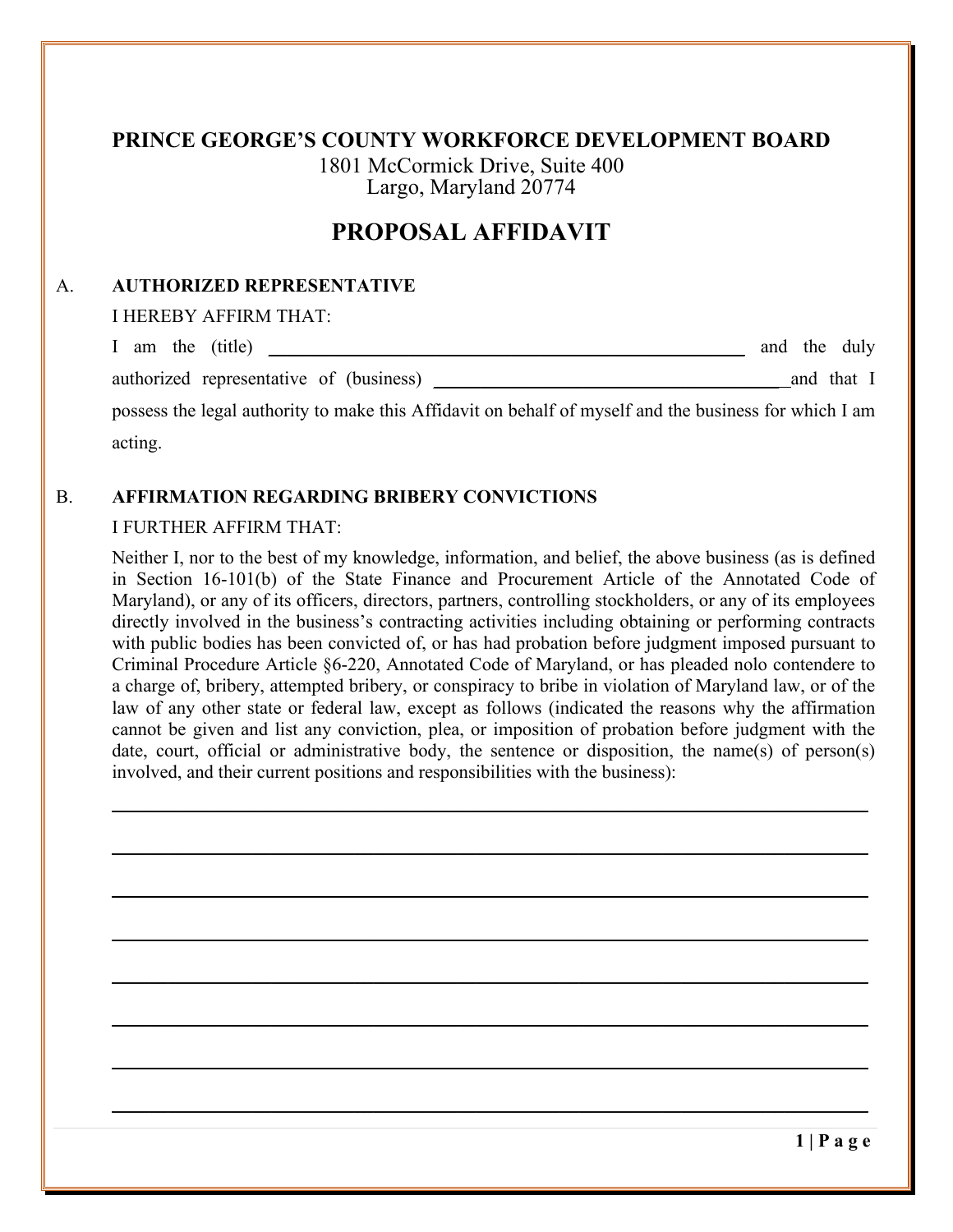# **PRINCE GEORGE'S COUNTY WORKFORCE DEVELOPMENT BOARD**

1801 McCormick Drive, Suite 400 Largo, Maryland 20774

# C. **AFFIRMATION REGARDING OTHER CONVICTIONS**

## I FURTHER AFFIRM THAT:

Neither I, nor to the best of my knowledge, information, and belief, the above business, or any of its officers, directors, partners, controlling stockholders, or any of its employees directly involved in the business's contracting activities including obtaining or performing contracts with public bodies, has:

- 1. Been convicted under state of federal statute of:
	- a. A criminal offense incident to obtaining, attempting to obtain, or performing a public or private contract; or
	- b. Fraud, embezzlement, theft, forgery, falsification, or destruction of records, or receiving stolen property.
- 2. Been convicted of any criminal violation of a state or federal antitrust statute.
- 3. Been convicted under the provisions of Title 18 of the United States Code for violation of the Racketeer Influenced and Corrupt Organization Act, 18 U.S.C. §1961, et. Seq., or the Mail Fraud Act, 18 U.S.C. §1341, et. Seq., for acts in connection with the submission of bids or proposals for a public or private contract.
- 4. Been convicted of a violation of the State Minority Business Enterprise Law, Section 14-308 of the State Finance and Procurement Article of the Annotated Code of Maryland.
- 5. Been convicted of a violation of the Section 11-205.1 of the State Finance and Procurement Article of the Annotated Code of Maryland.
- 6. Been convicted of conspiracy to commit any act of omission that would constitute grounds for conviction or liability under any law or statute described in subsection one (1) through five (5) above.
- 7. Been found civilly liable under a state or federal antitrust statute for acts or omissions in connection with the submission of bids or proposals for a public or private contract; or
- 8. Admitted in writing or under oath, during the course of an official investigation or other proceedings, acts or omissions that would constitute grounds for conviction or liability under any law or statute described in Section B and subsections one (1) through seven (7) above, except as follows (indicate reasons why the affirmations cannot be given, and list any conviction, plea, or imposition of probation before judgment with the date, court, official or administrative body, the sentence or disposition, the name(s) of the person(s) involved and their current positions and responsibilities with the business, and the status of any debarment):

 $\mathcal{L}_\text{max} = \frac{1}{2} \sum_{i=1}^{n} \frac{1}{2} \sum_{i=1}^{n} \frac{1}{2} \sum_{i=1}^{n} \frac{1}{2} \sum_{i=1}^{n} \frac{1}{2} \sum_{i=1}^{n} \frac{1}{2} \sum_{i=1}^{n} \frac{1}{2} \sum_{i=1}^{n} \frac{1}{2} \sum_{i=1}^{n} \frac{1}{2} \sum_{i=1}^{n} \frac{1}{2} \sum_{i=1}^{n} \frac{1}{2} \sum_{i=1}^{n} \frac{1}{2} \sum_{i=1}^{n} \frac{1$ 

\_\_\_\_\_\_\_\_\_\_\_\_\_\_\_\_\_\_\_\_\_\_\_\_\_\_\_\_\_\_\_\_\_\_\_\_\_\_\_\_\_\_\_\_\_\_\_\_\_\_\_\_\_\_\_\_\_\_\_\_\_\_\_\_\_\_\_\_\_\_\_\_\_\_\_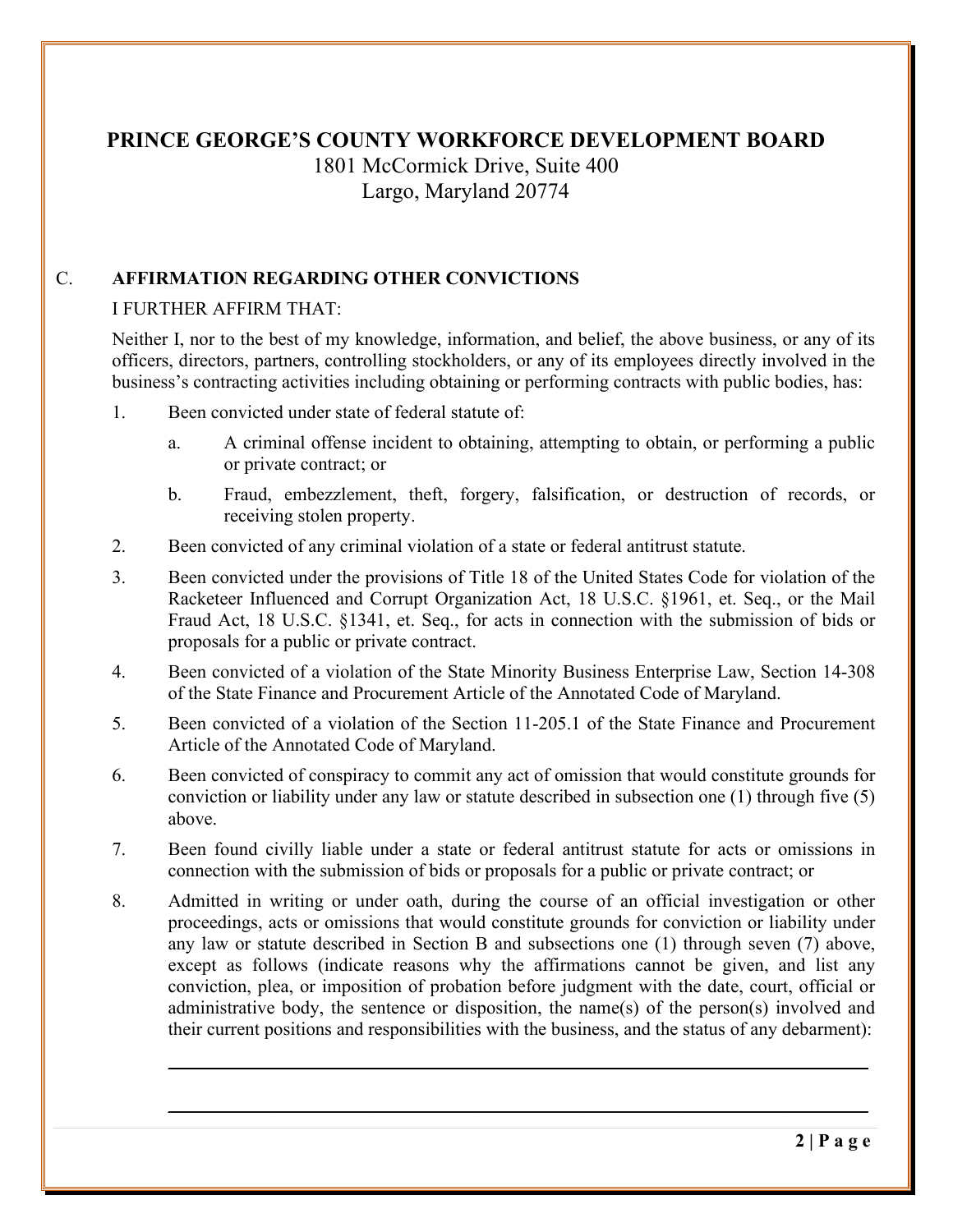\_\_\_\_\_\_\_\_\_\_\_\_\_\_\_\_\_\_\_\_\_\_\_\_\_\_\_\_\_\_\_\_\_\_\_\_\_\_\_\_\_\_\_\_\_\_\_\_\_\_\_\_\_\_\_\_\_\_\_\_\_\_\_\_\_\_\_\_\_\_\_\_\_\_\_

 $\mathcal{L}_\text{max} = \frac{1}{2} \sum_{i=1}^{n} \frac{1}{2} \sum_{i=1}^{n} \frac{1}{2} \sum_{i=1}^{n} \frac{1}{2} \sum_{i=1}^{n} \frac{1}{2} \sum_{i=1}^{n} \frac{1}{2} \sum_{i=1}^{n} \frac{1}{2} \sum_{i=1}^{n} \frac{1}{2} \sum_{i=1}^{n} \frac{1}{2} \sum_{i=1}^{n} \frac{1}{2} \sum_{i=1}^{n} \frac{1}{2} \sum_{i=1}^{n} \frac{1}{2} \sum_{i=1}^{n} \frac{1$ 

 $\mathcal{L}_\mathcal{L} = \mathcal{L}_\mathcal{L} = \mathcal{L}_\mathcal{L} = \mathcal{L}_\mathcal{L} = \mathcal{L}_\mathcal{L} = \mathcal{L}_\mathcal{L} = \mathcal{L}_\mathcal{L} = \mathcal{L}_\mathcal{L} = \mathcal{L}_\mathcal{L} = \mathcal{L}_\mathcal{L} = \mathcal{L}_\mathcal{L} = \mathcal{L}_\mathcal{L} = \mathcal{L}_\mathcal{L} = \mathcal{L}_\mathcal{L} = \mathcal{L}_\mathcal{L} = \mathcal{L}_\mathcal{L} = \mathcal{L}_\mathcal{L}$ 

\_\_\_\_\_\_\_\_\_\_\_\_\_\_\_\_\_\_\_\_\_\_\_\_\_\_\_\_\_\_\_\_\_\_\_\_\_\_\_\_\_\_\_\_\_\_\_\_\_\_\_\_\_\_\_\_\_\_\_\_\_\_\_\_\_\_\_\_\_\_\_\_\_\_\_

 $\mathcal{L}_\mathcal{L} = \mathcal{L}_\mathcal{L} = \mathcal{L}_\mathcal{L} = \mathcal{L}_\mathcal{L} = \mathcal{L}_\mathcal{L} = \mathcal{L}_\mathcal{L} = \mathcal{L}_\mathcal{L} = \mathcal{L}_\mathcal{L} = \mathcal{L}_\mathcal{L} = \mathcal{L}_\mathcal{L} = \mathcal{L}_\mathcal{L} = \mathcal{L}_\mathcal{L} = \mathcal{L}_\mathcal{L} = \mathcal{L}_\mathcal{L} = \mathcal{L}_\mathcal{L} = \mathcal{L}_\mathcal{L} = \mathcal{L}_\mathcal{L}$ 

\_\_\_\_\_\_\_\_\_\_\_\_\_\_\_\_\_\_\_\_\_\_\_\_\_\_\_\_\_\_\_\_\_\_\_\_\_\_\_\_\_\_\_\_\_\_\_\_\_\_\_\_\_\_\_\_\_\_\_\_\_\_\_\_\_\_\_\_\_\_\_\_\_\_\_

### D. **AFFIRMATION REGARDING DEBARMENT**

#### I FURTHER AFFIRM THAT:

Neither I, nor to the best of my knowledge, information, and belief, the above business, or any of its officers, directors, partners, controlling stockholders, or any of its employees directly involved in the business's contracting activities including obtaining or performing contracts with public bodies, has ever been suspended or debarred (including being issued a limited denial of participation) by any public entity, except as follows (list each debarment or suspension providing the dates of the suspension or debarment, the name of the public entity and the status of the proceedings, the name(s) of the person(s) involved and their current positions and responsibilities with the business, the grounds of the debarment or suspension, and the details of each person's involvement in any activity that formed the grounds of the debarment of suspension):

\_\_\_\_\_\_\_\_\_\_\_\_\_\_\_\_\_\_\_\_\_\_\_\_\_\_\_\_\_\_\_\_\_\_\_\_\_\_\_\_\_\_\_\_\_\_\_\_\_\_\_\_\_\_\_\_\_\_\_\_\_\_\_\_\_\_\_\_\_\_\_\_\_\_\_\_\_\_\_\_\_

 $\mathcal{L}_\mathcal{L} = \mathcal{L}_\mathcal{L} = \mathcal{L}_\mathcal{L} = \mathcal{L}_\mathcal{L} = \mathcal{L}_\mathcal{L} = \mathcal{L}_\mathcal{L} = \mathcal{L}_\mathcal{L} = \mathcal{L}_\mathcal{L} = \mathcal{L}_\mathcal{L} = \mathcal{L}_\mathcal{L} = \mathcal{L}_\mathcal{L} = \mathcal{L}_\mathcal{L} = \mathcal{L}_\mathcal{L} = \mathcal{L}_\mathcal{L} = \mathcal{L}_\mathcal{L} = \mathcal{L}_\mathcal{L} = \mathcal{L}_\mathcal{L}$ 

\_\_\_\_\_\_\_\_\_\_\_\_\_\_\_\_\_\_\_\_\_\_\_\_\_\_\_\_\_\_\_\_\_\_\_\_\_\_\_\_\_\_\_\_\_\_\_\_\_\_\_\_\_\_\_\_\_\_\_\_\_\_\_\_\_\_\_\_\_\_\_\_\_\_\_\_\_\_\_\_\_

 $\mathcal{L}_\mathcal{L} = \mathcal{L}_\mathcal{L} = \mathcal{L}_\mathcal{L} = \mathcal{L}_\mathcal{L} = \mathcal{L}_\mathcal{L} = \mathcal{L}_\mathcal{L} = \mathcal{L}_\mathcal{L} = \mathcal{L}_\mathcal{L} = \mathcal{L}_\mathcal{L} = \mathcal{L}_\mathcal{L} = \mathcal{L}_\mathcal{L} = \mathcal{L}_\mathcal{L} = \mathcal{L}_\mathcal{L} = \mathcal{L}_\mathcal{L} = \mathcal{L}_\mathcal{L} = \mathcal{L}_\mathcal{L} = \mathcal{L}_\mathcal{L}$ 

# E. **AFFIRMATION REGARDING DEBARMENT OF RELATED ENTITIES**

#### I FURTHER AFFIRM THAT:

1. The business was not established, and it does not operate in a manner designed to evade the application of or defeat the purpose of debarment pursuant to Sections 16-101, et seq., of the State Finance and Procurement Article of the Annotated Code of Maryland; and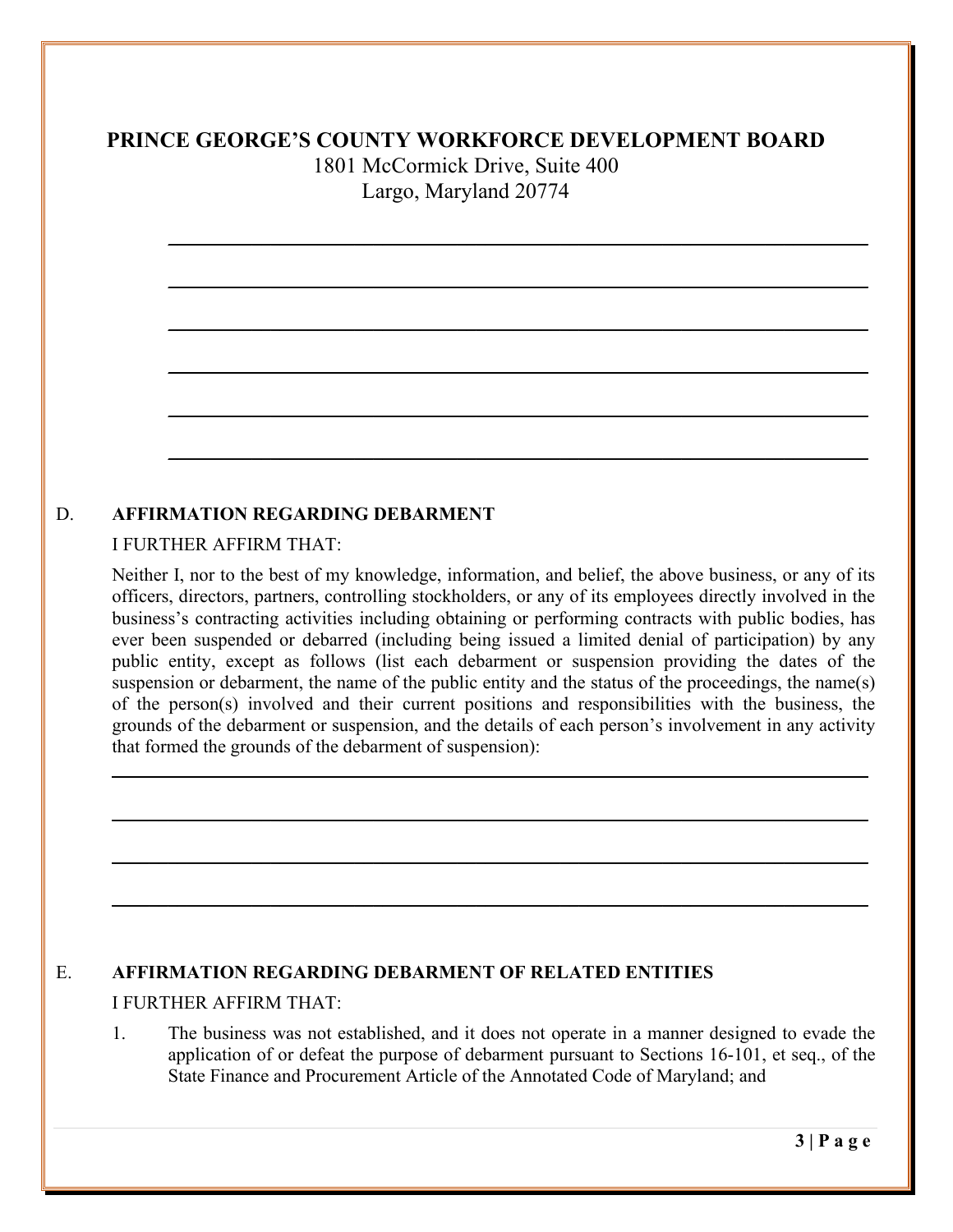2. The business is not a successor, assignee, subsidiary, or affiliate of a suspended or debarred business, except as follows (you must indicate the reasons why the affirmations cannot be given without qualification):

\_\_\_\_\_\_\_\_\_\_\_\_\_\_\_\_\_\_\_\_\_\_\_\_\_\_\_\_\_\_\_\_\_\_\_\_\_\_\_\_\_\_\_\_\_\_\_\_\_\_\_\_\_\_\_\_\_\_\_\_\_\_\_\_\_\_\_\_\_\_\_\_\_\_\_

 $\mathcal{L}_\mathcal{L} = \mathcal{L}_\mathcal{L} = \mathcal{L}_\mathcal{L} = \mathcal{L}_\mathcal{L} = \mathcal{L}_\mathcal{L} = \mathcal{L}_\mathcal{L} = \mathcal{L}_\mathcal{L} = \mathcal{L}_\mathcal{L} = \mathcal{L}_\mathcal{L} = \mathcal{L}_\mathcal{L} = \mathcal{L}_\mathcal{L} = \mathcal{L}_\mathcal{L} = \mathcal{L}_\mathcal{L} = \mathcal{L}_\mathcal{L} = \mathcal{L}_\mathcal{L} = \mathcal{L}_\mathcal{L} = \mathcal{L}_\mathcal{L}$ 

\_\_\_\_\_\_\_\_\_\_\_\_\_\_\_\_\_\_\_\_\_\_\_\_\_\_\_\_\_\_\_\_\_\_\_\_\_\_\_\_\_\_\_\_\_\_\_\_\_\_\_\_\_\_\_\_\_\_\_\_\_\_\_\_\_\_\_\_\_\_\_\_\_\_\_

 $\mathcal{L}_\text{max} = \frac{1}{2} \sum_{i=1}^{n} \frac{1}{2} \sum_{i=1}^{n} \frac{1}{2} \sum_{i=1}^{n} \frac{1}{2} \sum_{i=1}^{n} \frac{1}{2} \sum_{i=1}^{n} \frac{1}{2} \sum_{i=1}^{n} \frac{1}{2} \sum_{i=1}^{n} \frac{1}{2} \sum_{i=1}^{n} \frac{1}{2} \sum_{i=1}^{n} \frac{1}{2} \sum_{i=1}^{n} \frac{1}{2} \sum_{i=1}^{n} \frac{1}{2} \sum_{i=1}^{n} \frac{1$ 

 $\mathcal{L}_\mathcal{L} = \mathcal{L}_\mathcal{L} = \mathcal{L}_\mathcal{L} = \mathcal{L}_\mathcal{L} = \mathcal{L}_\mathcal{L} = \mathcal{L}_\mathcal{L} = \mathcal{L}_\mathcal{L} = \mathcal{L}_\mathcal{L} = \mathcal{L}_\mathcal{L} = \mathcal{L}_\mathcal{L} = \mathcal{L}_\mathcal{L} = \mathcal{L}_\mathcal{L} = \mathcal{L}_\mathcal{L} = \mathcal{L}_\mathcal{L} = \mathcal{L}_\mathcal{L} = \mathcal{L}_\mathcal{L} = \mathcal{L}_\mathcal{L}$ 

\_\_\_\_\_\_\_\_\_\_\_\_\_\_\_\_\_\_\_\_\_\_\_\_\_\_\_\_\_\_\_\_\_\_\_\_\_\_\_\_\_\_\_\_\_\_\_\_\_\_\_\_\_\_\_\_\_\_\_\_\_\_\_\_\_\_\_\_\_\_\_\_\_\_\_

 $\mathcal{L}_\mathcal{L} = \mathcal{L}_\mathcal{L} = \mathcal{L}_\mathcal{L} = \mathcal{L}_\mathcal{L} = \mathcal{L}_\mathcal{L} = \mathcal{L}_\mathcal{L} = \mathcal{L}_\mathcal{L} = \mathcal{L}_\mathcal{L} = \mathcal{L}_\mathcal{L} = \mathcal{L}_\mathcal{L} = \mathcal{L}_\mathcal{L} = \mathcal{L}_\mathcal{L} = \mathcal{L}_\mathcal{L} = \mathcal{L}_\mathcal{L} = \mathcal{L}_\mathcal{L} = \mathcal{L}_\mathcal{L} = \mathcal{L}_\mathcal{L}$ 

\_\_\_\_\_\_\_\_\_\_\_\_\_\_\_\_\_\_\_\_\_\_\_\_\_\_\_\_\_\_\_\_\_\_\_\_\_\_\_\_\_\_\_\_\_\_\_\_\_\_\_\_\_\_\_\_\_\_\_\_\_\_\_\_\_\_\_\_\_\_\_\_\_\_\_

## F. **SUB-CONTRACT AFFIRMATION**

#### I FURTHER AFFIRM THAT:

Neither I, nor to the best of my knowledge, information, and belief, the above business, has knowingly entered a contract with a public body under which a person debarred or suspended under Title 16 of the State Finance and Procurement Article of the Annotated Code of Maryland will provide, directly or indirectly, supplies, services, architectural services, construction related services, leases of real property, or construction.

#### G. **AFFIRMATION REGARDING COLLUSION**

#### I FURTHER AFFIRM THAT:

Neither I, nor to the best of my knowledge, information, and belief, the above business has:

- 1. Agreed, conspired, connived, or colluded to produce a deceptive show of competition in the compilation of the accompanying bid or offer that is being submitted.
- 2. In any manner, directly or indirectly, entered into any agreement of any kind to fix the bid price or price proposal of the bidder or offeror or of any competition, or otherwise taken any action in restraint of free competitive bidding in connection with the contract for which the accompanying bid or offer is submitted.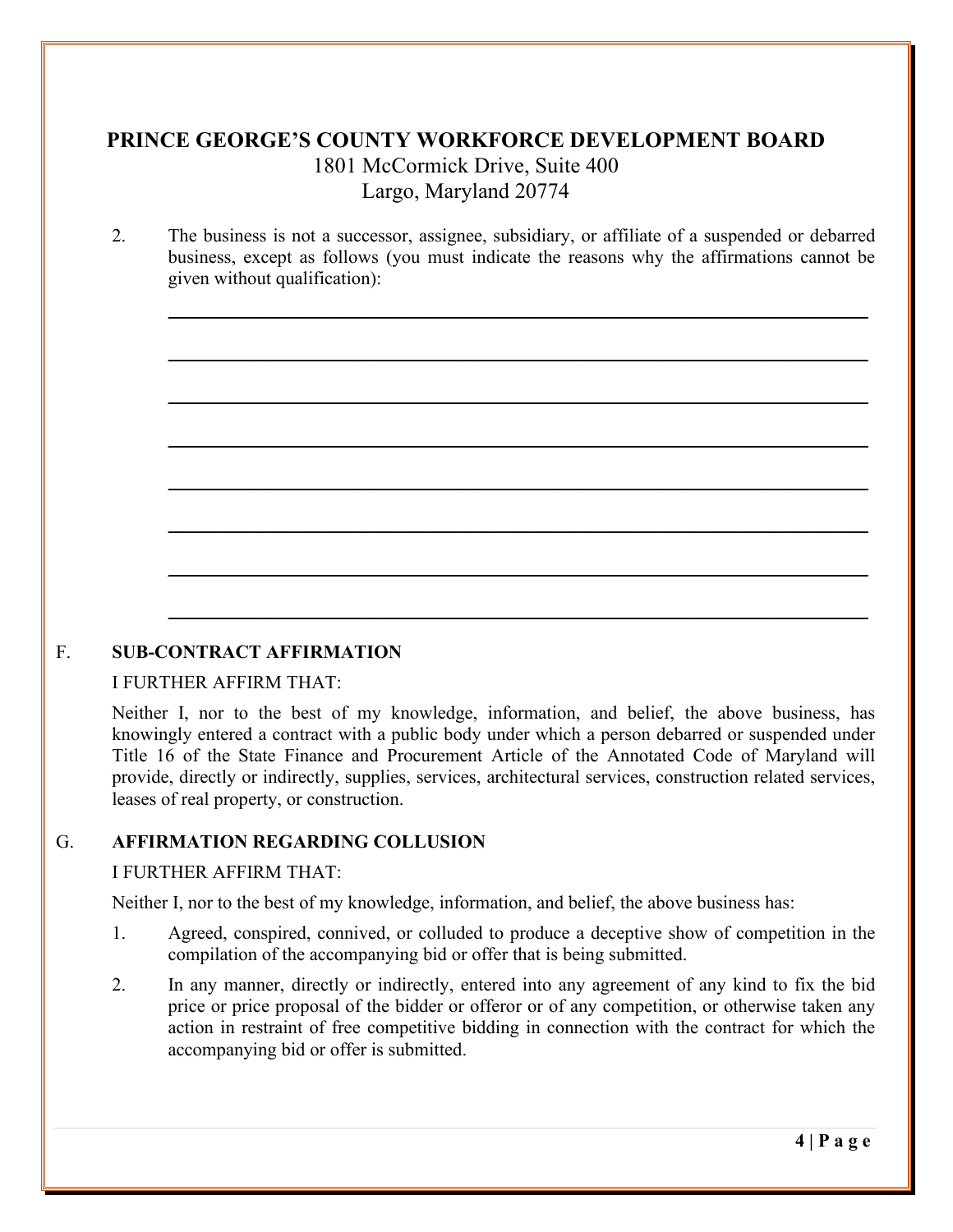# **PRINCE GEORGE'S COUNTY WORKFORCE DEVELOPMENT BOARD**  1801 McCormick Drive, Suite 400

Largo, Maryland 20774

# H. **FINANCIAL DISCLOSURE AFFIRMATION**

### I FURTHER AFFIRM THAT:

I am aware of, and the above business will comply with, the provisions of Section 13-221 of the State Finance and Procurement Article of the Annotated Code of Maryland, which require that every business that enters into contracts, leases, or other agreements with the State of Maryland or its agencies during a calendar year under which the business is to receive in the aggregate \$100,000 or more shall, within 30 days of the time when the aggregate value of the contracts, leases, or other agreements reaches \$100,000, file with the Secretary of State of Maryland certain specified information to include disclosure of beneficial ownership of the business.

### I. **DRUG AND ALCOHOL-FREE WORKPLACE**

(Applicable to all contracts unless the contract is for a law enforcement agency and the agency head or the agency head's designee has determined that application of COMAR 21.11.08 and this certification would be inappropriate in connection with the law enforcement agency's undercover operations.)

#### I CERTIFY THAT:

- 1. Terms defined in COMAR 21.11.08 shall have the same meanings when used in this certification.
- 2. By submission of its bid or offer, the business, if other than an individual certifies and agrees that, with respect to its employees to be employed under a contract resulting from this solicitation, the business shall:
	- a. Maintain a workplace free of drug and alcohol abuse during the term of the contract.
	- b. Publish a statement notifying its employees that the unlawful manufacture, distribution, dispensing, possession, or use of drugs, and the abuse of drugs or alcohol is prohibited in the business' workplace and specifying the actions that will be taken against employees for violation of these prohibitions.
	- c. Prohibit its employees from working under the influence of drugs or alcohol.
	- d. Not hire or assign to work on the contract anyone whom the business knows, or in the exercise of due diligence should know, currently abuses drugs or alcohol and is not actively engages in a bona fide drug or alcohol abuse assistance or rehabilitation program.
	- e. Promptly inform the appropriate law enforcement agency of every drug-related crime that occurs in its workplace if the business has observed the violation or otherwise has reliable information that a violation has occurred.
	- f. Establish drug and alcohol abuse awareness programs to inform its employees about: i. The dangers of drug and alcohol abuse in the workplace.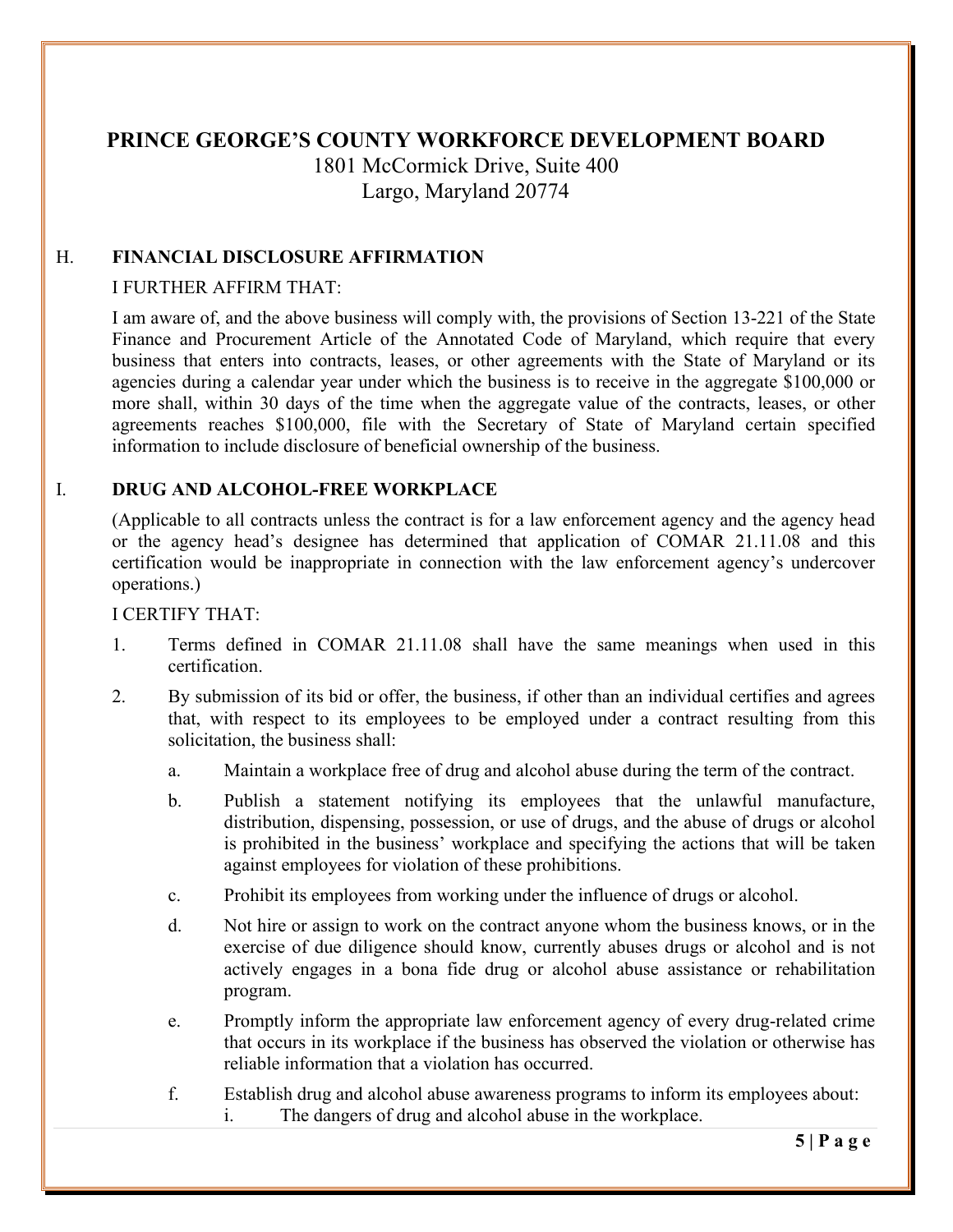- ii. The business' policy of maintaining a drug and alcohol-free workplace.
- iii. Any available drug and alcohol counseling, rehabilitation, and employee assistance programs; and
- iv. The penalties that may be imposed upon employees who abuse drugs and alcohol in the workplace.
- g. Provide all employees engaged in the performance of the contract with a copy of the statement required by §J (2) (b) above.
- h. Notify its employees in the statement required by §J (2) (b) above, that as a condition of continued employment on the contract, the employee shall:
	- i. Abide by the terms of the statement; and
	- ii. Notify the employer of any criminal drug or alcohol abuse conviction for an offense occurring in the workplace not later than five (5) days after a conviction.
- i. Notify the procurement officer within ten (10) days after receiving notice under  $\S J(2)(h)(ii)$  above, or otherwise receiving actual notice of a conviction.
- j. Within thirty (30) days after receiving notice under §J (2) (h) (ii) above, or otherwise receiving actual notice of a conviction, impose either of the following sanctions or remedial measures on any employee who is convicted of a drug or alcohol abuse offense occurring in the workplace:
	- i. Take appropriate personnel action against an employee, up to and including termination; or
	- ii. Require an employee to satisfactorily participate in a bona fide drug or alcohol abuse assistance or rehabilitation program; and
- k. Make a good faith effort to maintain a drug and alcohol-free workplace through implementation of  $\S J(2)$  (a)—(j) above.
- 3. If the business is an individual, the individual shall certify and agree as set forth in §J (4) below, that the individual shall not engage in the unlawful manufacture, distribution, dispensing, possession, or use of drugs or the abuse of drugs or alcohol in the performance of the contract.
- 4. I acknowledge and agree that:
	- a. The award of the contract is conditional upon compliance with COMAR 21.11.08 and this certification.
	- b. The violation of the provisions of COMAR 21.11.08 or this certification shall be caused to suspend payments under or terminate the contract for default under COMAR 21.07.01.11 or 21.07.03.15, as applicable; and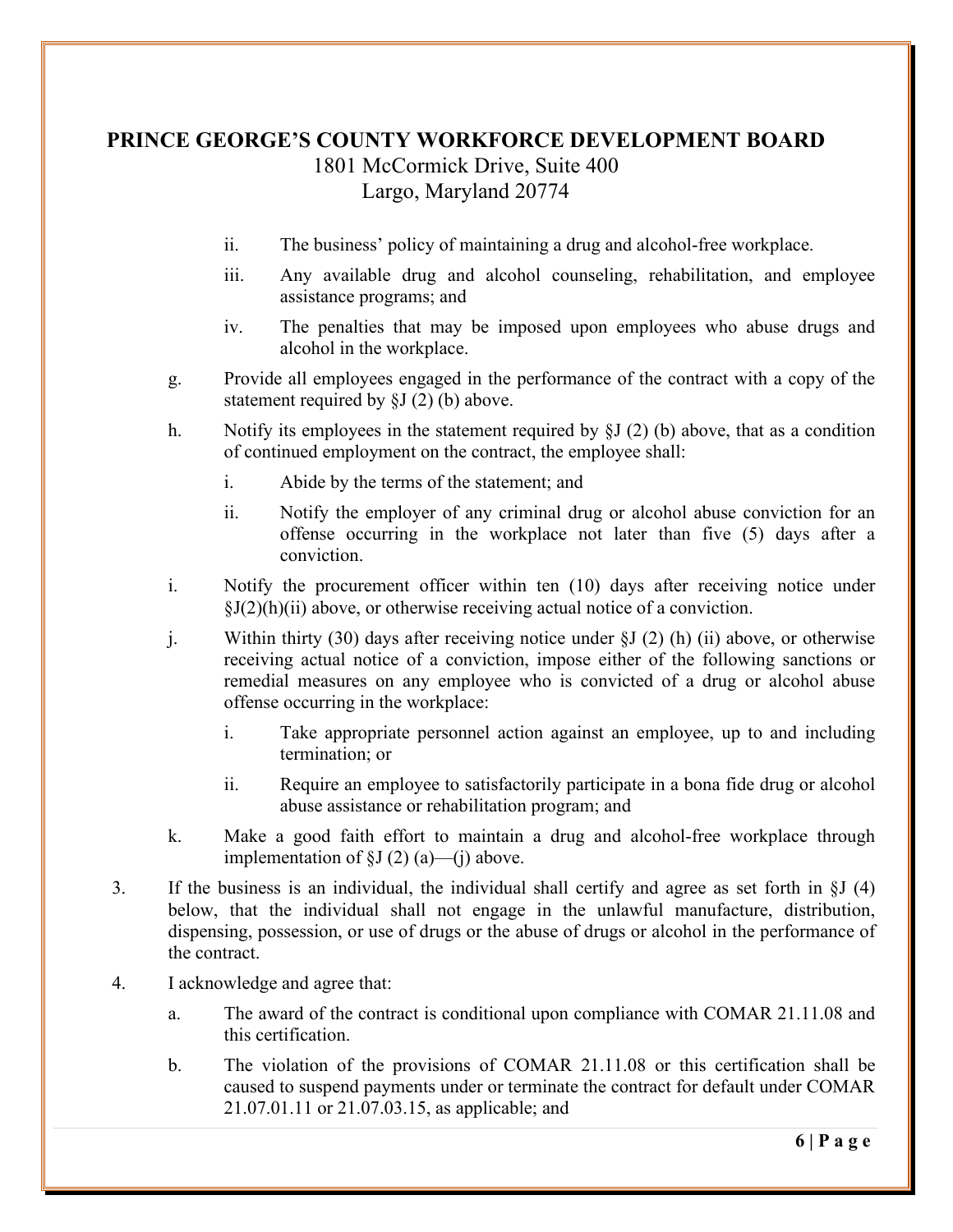c. The violation of the provisions of COMAR 21.11.08 or this certification in connection with the contract may, in the exercise of the discretion o the Board of Public Works, result in suspension and debarment of the business under COMAR 21.08.03.

# J. **CERTIFICATION OF CORPORATION REGISTRATION AND TAX PAYMENT** I FURTHER AFFIRM THAT:

1. The business named above is a (domestic ) (foreign ) corporation registered in accordance with the Corporations and Associations Article, Annotated Code of Maryland, and that it is in good standing and has filed all its annual reports, together with filing fees, with the Maryland State Department of Assessments and Taxation, and that the name and address of its resident agent filed with the State Department of Assessments and Taxation is:

 $\mathcal{L}_\text{max} = \frac{1}{2} \sum_{i=1}^{n} \frac{1}{2} \sum_{i=1}^{n} \frac{1}{2} \sum_{i=1}^{n} \frac{1}{2} \sum_{i=1}^{n} \frac{1}{2} \sum_{i=1}^{n} \frac{1}{2} \sum_{i=1}^{n} \frac{1}{2} \sum_{i=1}^{n} \frac{1}{2} \sum_{i=1}^{n} \frac{1}{2} \sum_{i=1}^{n} \frac{1}{2} \sum_{i=1}^{n} \frac{1}{2} \sum_{i=1}^{n} \frac{1}{2} \sum_{i=1}^{n} \frac{1$ 

 $\mathcal{L}_\mathcal{L} = \mathcal{L}_\mathcal{L} = \mathcal{L}_\mathcal{L} = \mathcal{L}_\mathcal{L} = \mathcal{L}_\mathcal{L} = \mathcal{L}_\mathcal{L} = \mathcal{L}_\mathcal{L} = \mathcal{L}_\mathcal{L} = \mathcal{L}_\mathcal{L} = \mathcal{L}_\mathcal{L} = \mathcal{L}_\mathcal{L} = \mathcal{L}_\mathcal{L} = \mathcal{L}_\mathcal{L} = \mathcal{L}_\mathcal{L} = \mathcal{L}_\mathcal{L} = \mathcal{L}_\mathcal{L} = \mathcal{L}_\mathcal{L}$ 

\_\_\_\_\_\_\_\_\_\_\_\_\_\_\_\_\_\_\_\_\_\_\_\_\_\_\_\_\_\_\_\_\_\_\_\_\_\_\_\_\_\_\_\_\_\_\_\_\_\_\_\_\_\_\_\_\_\_\_\_\_\_\_\_\_\_\_\_\_\_\_\_\_\_\_

 $\mathcal{L}_\mathcal{L} = \mathcal{L}_\mathcal{L} = \mathcal{L}_\mathcal{L} = \mathcal{L}_\mathcal{L} = \mathcal{L}_\mathcal{L} = \mathcal{L}_\mathcal{L} = \mathcal{L}_\mathcal{L} = \mathcal{L}_\mathcal{L} = \mathcal{L}_\mathcal{L} = \mathcal{L}_\mathcal{L} = \mathcal{L}_\mathcal{L} = \mathcal{L}_\mathcal{L} = \mathcal{L}_\mathcal{L} = \mathcal{L}_\mathcal{L} = \mathcal{L}_\mathcal{L} = \mathcal{L}_\mathcal{L} = \mathcal{L}_\mathcal{L}$ 

Name:

Address:

(If not applicable, so state.)

2. Except as validly contested, the business has paid, or has arranged for payment of, all taxes due the State of Maryland and has filed all required returns and reports with the Comptroller of the Treasury, the State Department of Assessments and Taxation, and the Department of Labor, Licensing, and Regulation, as applicable, and will have paid all withholding taxes due the State of Maryland prior to final settlement.

## K. **CONTINGENT FEES**

I FURTHER AFFIRM THAT:

The business has not employed or retained any person, partnership, corporation, or other entity, other than a bona fide employee, bona fide agent, bona fide salesperson, or commercial selling agency working for the business, to solicit or secure the Contract, and that the business has not paid or agreed to pay any person, partnership, corporation, or other entity, other than a bona fide employee, bona fide agent, bona fide salesperson, or commercial selling agency, any fee or any other consideration contingent on the making of the Contract.